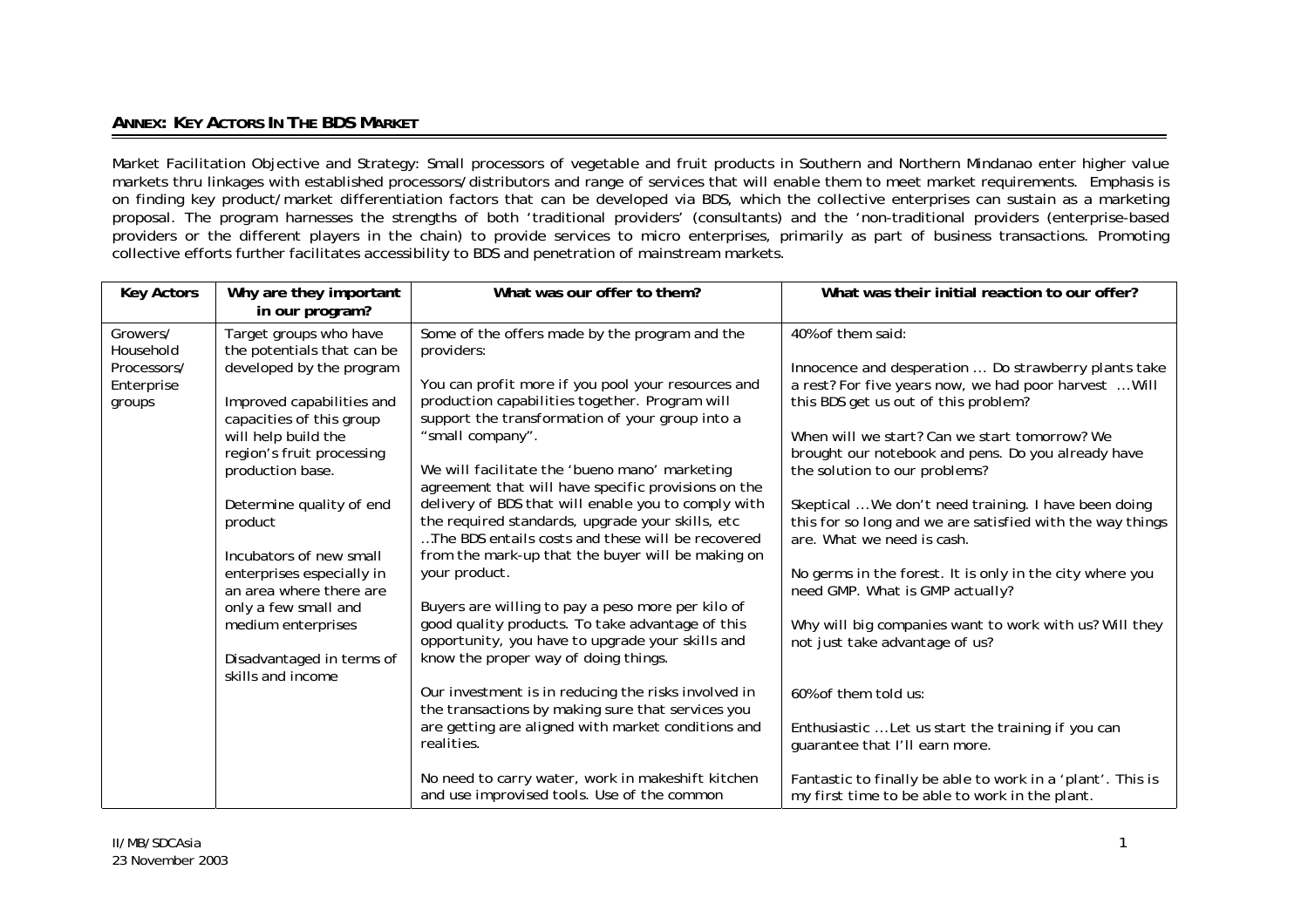| <b>Key Actors</b>                                     | Why are they important<br>in our program?                                                                                                                                                                                                                                                                                                                                                                     | What was our offer to them?                                                                                                                                                                                                                                                                                                                                                                                                                                                                                                                                                                                                                                                                                                                                                                                                                                                                                                                                                      | What was their initial reaction to our offer?                                                                                                                                                                                                                                                                                                                                                                                                                                                                                                                                                                                                 |
|-------------------------------------------------------|---------------------------------------------------------------------------------------------------------------------------------------------------------------------------------------------------------------------------------------------------------------------------------------------------------------------------------------------------------------------------------------------------------------|----------------------------------------------------------------------------------------------------------------------------------------------------------------------------------------------------------------------------------------------------------------------------------------------------------------------------------------------------------------------------------------------------------------------------------------------------------------------------------------------------------------------------------------------------------------------------------------------------------------------------------------------------------------------------------------------------------------------------------------------------------------------------------------------------------------------------------------------------------------------------------------------------------------------------------------------------------------------------------|-----------------------------------------------------------------------------------------------------------------------------------------------------------------------------------------------------------------------------------------------------------------------------------------------------------------------------------------------------------------------------------------------------------------------------------------------------------------------------------------------------------------------------------------------------------------------------------------------------------------------------------------------|
|                                                       |                                                                                                                                                                                                                                                                                                                                                                                                               | service facilities is affordable and you can pay<br>either in cash or with raw materials  and the more<br>you use it, the higher will be the dividends at the<br>end of the year.                                                                                                                                                                                                                                                                                                                                                                                                                                                                                                                                                                                                                                                                                                                                                                                                | I want to learn how to produce better quality products.<br>But can we afford the investment required?<br>I will post the certificate in my wall. This will be my<br>first time to receive one.<br>This is good for us and for our province. It will be<br>good if we can be known for good quality products at<br>affordable prices.                                                                                                                                                                                                                                                                                                          |
| Middlemen/<br>Barangay<br>traders or<br>consolidators | Provide significant<br>"legislative, executive,<br>and judicial governance"<br>within the chain at the<br>community level<br>Formal and informal<br>trainors/mentors to<br>household processors<br>Set the rules in the<br>community that<br>govern participation<br>in the value chain<br>First line quality<br>$\bullet$<br>control: monitoring of<br>performance and<br>compliance to quality<br>standards | You are doing a great service to the community.<br>And we are sure that it would make you very happy<br>if you can better assist your neighbors and, at the<br>same time, improve your profits.<br>We will provide you the opportunity to acquire the<br>knowledge, processes, and standards that big<br>companies are applying. For you to be able to profit<br>from these acquired knowledge, you have to pass<br>this on to your "suppliers" and be one of the<br>'community-based consultants or trainors' of your<br>community processing plant and training center. If<br>your neighbors are able to produce good quality<br>products, then you will have less headaches on<br>rejects and also can sell to bigger companies.<br>You, SDCAsia, and the cooperatives will develop a<br>system on how your time and efforts can be fairly<br>compensated. Your neighbors will certainly<br>appreciate you more if you are able to teach them<br>better ways of doing things. | Skeptical  What more do we have to learn? We have<br>been doing this for so long.<br>It is a waste of time to learn and to teach.<br>Big companies will never share their trade secret.<br>Excited  Yes, I need to be updated on new processes<br>and upgrade my knowledge.<br>If we acquire the knowledge and skills that you are<br>telling us, can we already export?<br>Will the "puti" be there to support us especially when<br>we conduct our first training? He understands us and<br>has good suggestions.<br>Hesitant I am afraid to talk in front of a large group<br>of people.<br>Will we get paid when we conduct the training? |
| SME <sub>s</sub> /<br>Established<br>Processors       | Exercise the "governance"<br>at the barangay traders/<br>middlemen/collective<br>enterprise levels                                                                                                                                                                                                                                                                                                            | You can broaden your production base by<br>outsourcing rather than in-house expansion to<br>reduce overhead costs. You can improve/diversify<br>your products and increase profit margins if you<br>invest in developing your suppliers. The benefits of                                                                                                                                                                                                                                                                                                                                                                                                                                                                                                                                                                                                                                                                                                                         | Positive  Yes, we want to work with you. This will<br>help us in our expansion and improve our productivity.<br>Reaction after first trial order  or when "quality" of<br>products produced by pilot community group started to                                                                                                                                                                                                                                                                                                                                                                                                               |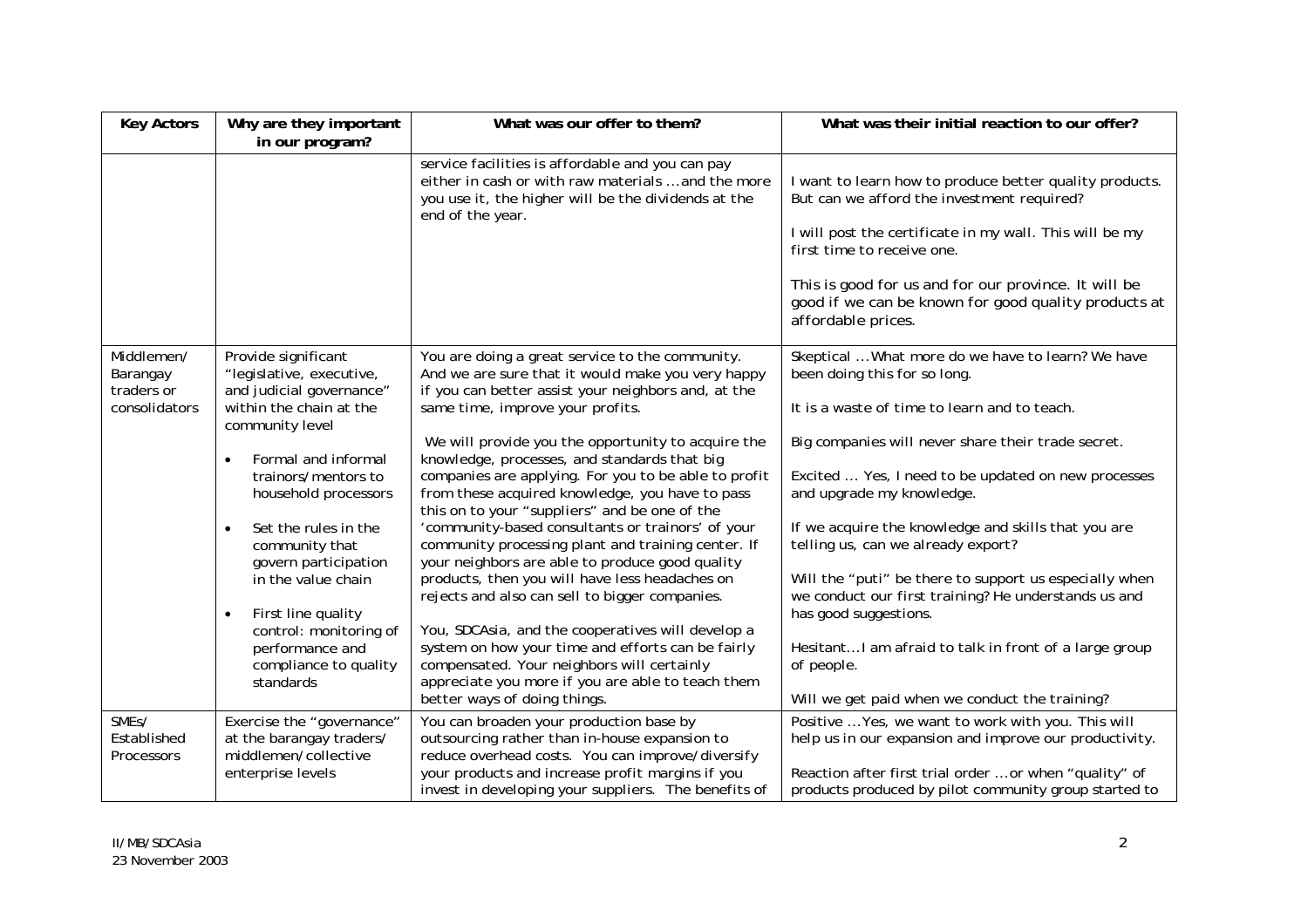| <b>Key Actors</b>    | Why are they important<br>in our program?                                                                                                                                                                                         | What was our offer to them?                                                                                                                                                                                                                                                                                                                                                                                                                                                                                                                                                                                                                                                                                                                                                                                                                                                                                                                                                                                                                          | What was their initial reaction to our offer?                                                                                                                                                                                                                                                                                                                                                                                                                                                                                                                                                                                                                                                                                                                                                                                                  |
|----------------------|-----------------------------------------------------------------------------------------------------------------------------------------------------------------------------------------------------------------------------------|------------------------------------------------------------------------------------------------------------------------------------------------------------------------------------------------------------------------------------------------------------------------------------------------------------------------------------------------------------------------------------------------------------------------------------------------------------------------------------------------------------------------------------------------------------------------------------------------------------------------------------------------------------------------------------------------------------------------------------------------------------------------------------------------------------------------------------------------------------------------------------------------------------------------------------------------------------------------------------------------------------------------------------------------------|------------------------------------------------------------------------------------------------------------------------------------------------------------------------------------------------------------------------------------------------------------------------------------------------------------------------------------------------------------------------------------------------------------------------------------------------------------------------------------------------------------------------------------------------------------------------------------------------------------------------------------------------------------------------------------------------------------------------------------------------------------------------------------------------------------------------------------------------|
|                      | Set product standards and<br>collaborate with SDCAsia<br>in the transfer of skills<br>and standards to the<br>community based trainors.<br>Coordinates/enforces the<br>conformance to set<br>parameters at the<br>middlemen level | supporting your suppliers will go back to you<br>tenfold. This will also make you known as a socially<br>responsible company. The program will share in<br>your risks in working with community-based<br>enterprises and in the development of your<br>"agents" by providing you technical assistance to<br>upgrade your capabilities, support in your<br>marketing and promotional campaigns for<br>community enterprises' products, and in installing<br>systems to reduce potential risks.<br>Instead of just getting the raw materials, you can<br>have these semi-processed at the barangays. This<br>will mean tremendous savings for you. But, so as<br>not to compromise your quality standards, you have<br>to invest in training the suppliers, facilitate their<br>access to good quality equipment and inputs (from<br>seeds to sugar to packaging materials, etc). We will<br>co-invest in the installation of the systems, in<br>training the key agents and provision of training<br>materials, and further development of processes. | spread  They have the best quality. Maybe, the system<br>really works. Can we implement the system in another<br>area where the raw materials are abundant but their<br>processing is really bad? How much will it cost?<br>Can you teach the other village and replicate the<br>system? (Buyer approaches the project team, agents or<br>community-based trainors.)<br>I have the seedlings of the good variety. We can start a<br>nursery. I will ask my technical people to assist you.<br>But I should be the priority buyer.<br>Negative  No, we cannot share our trade secret. After<br>these agents or communities learn, they will sell the<br>products to my competitors.<br>We are not interested to work with communities. The<br>produce low quality products and are hardheaded. They<br>are unreliable sources of raw materials. |
| <b>BDS Providers</b> | Cooperatives:<br>Operation and<br>management of common<br>service cum training<br>facilities<br>Advocacy/Organization<br>and coordination of<br>training activities                                                               | Your livelihood initiatives are good but you can<br>never produce quality and competitive products if<br>you continue working in the "waiting shed" nor can<br>you produce the required volume. If you are willing<br>to invest, we will assist you in installing systems<br>and in the promotion and operationalization of your<br>common service cum training facilities. If your<br>business runs well, you will get the recognition and<br>it will be easy to recruit new members.                                                                                                                                                                                                                                                                                                                                                                                                                                                                                                                                                               | Fears and hesitation  Can we afford this? How do we<br>pay back your assistance? Why do you want to help us?<br>Will we have buyers? Are you sure that the big<br>companies will buy from us? They are rich and we are<br>poor. We have not finished even the elementary so how<br>can we even start "thinking big".<br>Negative  this is additional work. The members will<br>not use the facilities.<br>Excited  I can donate my piece of land. All the<br>members can contribute to the construction of the<br>"building". We have visited the Del Monte plant. Do<br>you think we can have a "nipa hut" version of this?                                                                                                                                                                                                                   |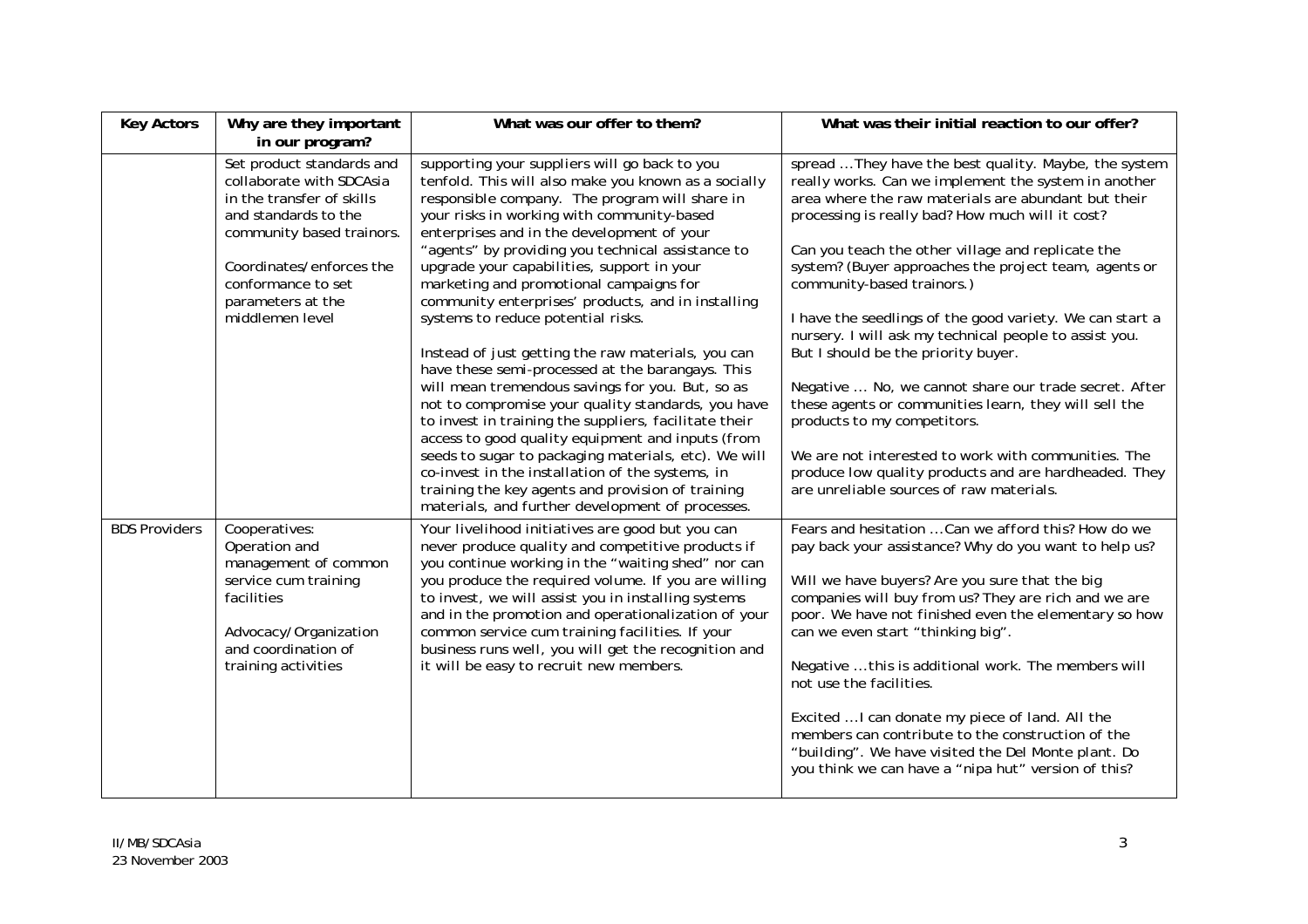| <b>Key Actors</b>             | Why are they important<br>in our program?                                                                      | What was our offer to them?                                                                                                                                                                                                                                                                                     | What was their initial reaction to our offer?                                                                                                                                                                                                                                                                                                                                                                                                                                                     |
|-------------------------------|----------------------------------------------------------------------------------------------------------------|-----------------------------------------------------------------------------------------------------------------------------------------------------------------------------------------------------------------------------------------------------------------------------------------------------------------|---------------------------------------------------------------------------------------------------------------------------------------------------------------------------------------------------------------------------------------------------------------------------------------------------------------------------------------------------------------------------------------------------------------------------------------------------------------------------------------------------|
|                               |                                                                                                                |                                                                                                                                                                                                                                                                                                                 | Mang Karding is the only who has work in a plant here<br>before. He can guide us in the set-up. We have also<br>seen photos of a plant in the calendar. Our association<br>has the building. We can set aside proceeds from our<br>harvest this October. This will be the first in our area. I<br>cannot wait to see the reaction of the other villages.<br>"Puti" here says that we have to make the business<br>plan. When do we start? But, we have no experience in<br>making a business plan |
|                               | Food technologists:<br>Have the knowledge base<br>in food processing<br>Other Providers:                       | We will provide you the opportunity to practice<br>your profession outside the academe. This will be<br>an opportunity for you to sell your services to micro<br>and small enterprises, which can potentially be a<br>big market for you. This may provide you<br>alternatives other than being a teacher or an | We are busy with our schedules<br>Who will pay for our services? Enterprises will not pay<br>for our services<br>This is a good break from academe work.                                                                                                                                                                                                                                                                                                                                          |
|                               | Facilitate access to<br>financing and delivery of<br>other services (facilitation<br>of business registration/ | employee in multinational companies. We will<br>promote your services and upgrade your skills.<br>We will support you in the development of your                                                                                                                                                                | It will be better to work with the new graduates and to<br>expose them to community work.                                                                                                                                                                                                                                                                                                                                                                                                         |
|                               | permits to operate,<br>packaging, etc.)                                                                        | services and in upgrading your skills/knowledge. We<br>will also link you with potential clients and assist<br>you in the promotion of your services.                                                                                                                                                           | Yes, there is an opportunity here. Let us give it a try.<br>This is real life.                                                                                                                                                                                                                                                                                                                                                                                                                    |
|                               |                                                                                                                |                                                                                                                                                                                                                                                                                                                 | We have never look at things from a business<br>perspective. But, maybe, you are right. These kind of<br>things have always been "social work".                                                                                                                                                                                                                                                                                                                                                   |
| Distributors/<br>supermarkets | They have the market<br>information                                                                            | You will have more and better quality products to<br>carry. But you also have to share and transfer your<br>knowledge to your suppliers in order that you will                                                                                                                                                  | Can they meet volume requirements?<br>Our business is not for social purposes, we have to earn                                                                                                                                                                                                                                                                                                                                                                                                    |
|                               | Play the critical governing<br>role in the chain and                                                           | be both working within the same set of parameters.                                                                                                                                                                                                                                                              | money                                                                                                                                                                                                                                                                                                                                                                                                                                                                                             |
|                               | provide the market<br>specifications                                                                           | We will support promotional campaign for products<br>sourced from the communities.                                                                                                                                                                                                                              | Community products are not good and the communities<br>themselves are hardheaded                                                                                                                                                                                                                                                                                                                                                                                                                  |
|                               | Established distribution<br>channels                                                                           | Supporting communities will help improve your<br>image and stature in the business world.                                                                                                                                                                                                                       | Okay, we will work with you as long they met the<br>standards and prices. But this is strictly business and no<br>exceptions. At the end of the end of the day, we have                                                                                                                                                                                                                                                                                                                           |